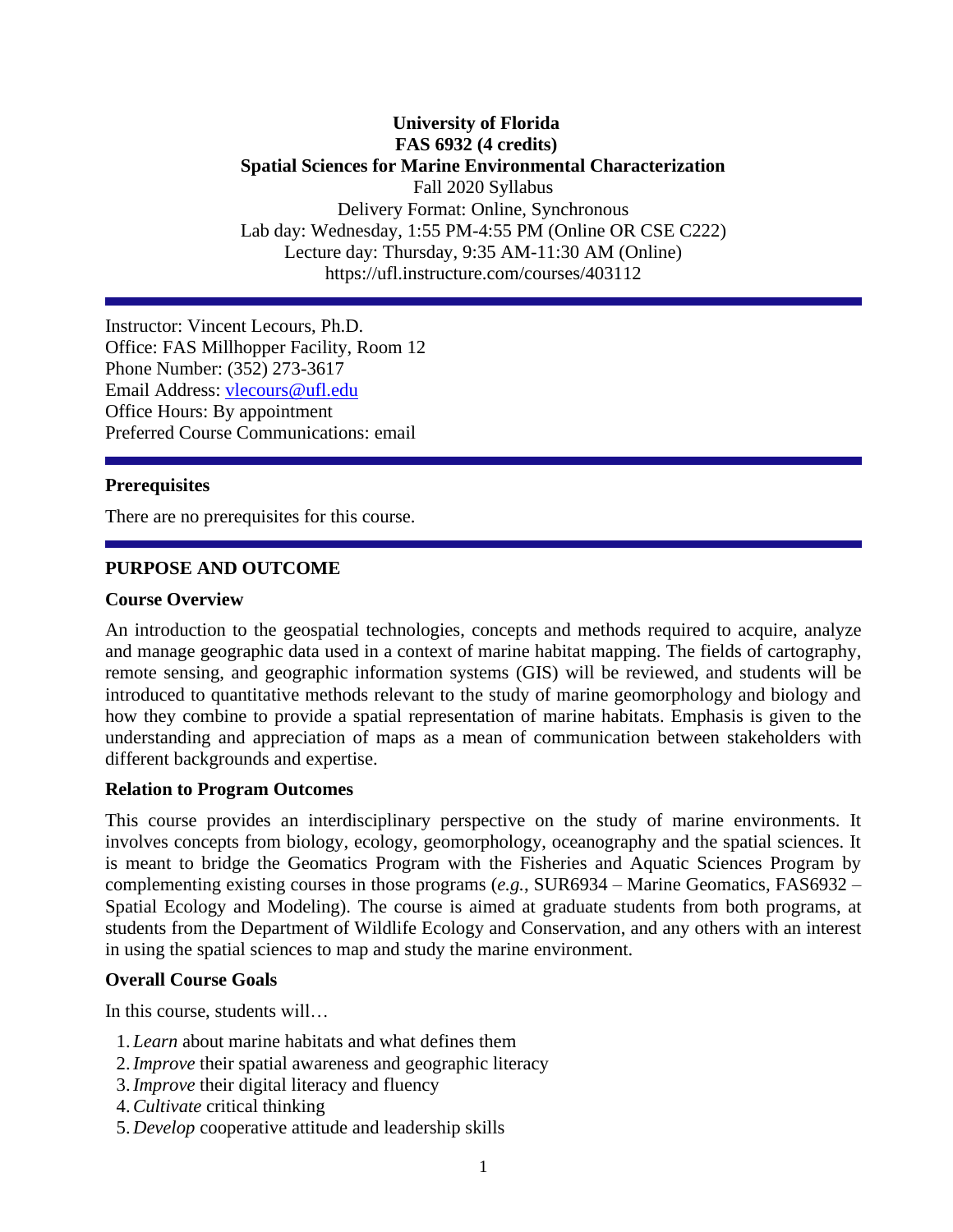6. *Develop* oral and written communication skills

Upon successful completion of the course, students will be able to (see page 10 for a full list of student learning objectives):

-*Describe* data collection techniques relevant to marine habitat mapping

-*Explain* the different components of marine habitats and how they can be quantified and situated in a geographic context

-*Prepare* different types of spatial data for their inclusion in a habitat mapping workflow

-*Evaluate*, critically, spatial data and mapping outcomes in given contexts

-*Design* a suitable habitat mapping project for a given purpose

### **Instructional Methods**

Course concepts will be introduced using real examples to demonstrate how spatial sciences can assist in answering marine sciences questions. This course has a lab and field-based components in which students will learn how to collect spatial data and to perform GIS-based marine environmental characterization. The in-class time will be focused on discussions and building skillsets like spatial critical thinking and science communication. A series of assignments and in-class tasks will provide students with the opportunity to use spatial data and maps for both interpretation and analysis.

# **DESCRIPTION OF COURSE CONTENT**

# **Topical Outline/Course Schedule (subject to change)**

This course plan and syllabus are subject to change in response to student and instructor needs. Any changes will be clearly communicated in advance through Canvas.

| Weeks            | <b>Dates</b>  | <b>Topics</b>                              | <b>Readings</b>              | <b>Assignments</b> |  |  |
|------------------|---------------|--------------------------------------------|------------------------------|--------------------|--|--|
|                  |               |                                            | (subject to change)          |                    |  |  |
|                  | $9/2$ (Lab)   | Course Introduction,                       |                              |                    |  |  |
| 1                |               | <b>Introduction to Spatial Sciences</b>    |                              |                    |  |  |
|                  | 9/3           | Introduction to Marine Habitat Mapping,    | Costa et al. (2009),         |                    |  |  |
|                  |               | Spatial Data Characteristics, Geodatabases | Knudby et al. (2010)         |                    |  |  |
| $\overline{2}$   | $9/9$ (Lab)   | Introduction to GIS                        |                              |                    |  |  |
|                  | 9/10          |                                            |                              | Summary #1         |  |  |
|                  | $9/16$ (Lab)  | <b>Remote Sensing</b>                      |                              | Quiz #1            |  |  |
| 3                | 9/17          |                                            | Brown <i>et al.</i> (2011),  |                    |  |  |
|                  |               | Cartography                                | McArthur et al. (2010)       |                    |  |  |
|                  | $9/23$ (Lab)  |                                            |                              | Quiz #2            |  |  |
| $\boldsymbol{4}$ | 9/24          |                                            | Greene <i>et al.</i> (2005), |                    |  |  |
|                  |               | Surrogacy,                                 | Wilson et al. $(2007)$       | Summary #2         |  |  |
|                  |               | <b>Habitat Mapping Approaches</b>          |                              | Lab $#1$ ,         |  |  |
| 5                | $9/30$ (Lab)  |                                            |                              | Quiz #3            |  |  |
|                  | 10/1          | Fitness-for-use,                           |                              | Summary #3         |  |  |
|                  | $10/7$ (Lab)  |                                            |                              | Lab $#2$ ,         |  |  |
| 6                |               | Geomorphometry                             |                              | Quiz #4            |  |  |
|                  | 10/8          |                                            |                              | Lecture            |  |  |
|                  |               | Classifiers, Species Distribution Models,  |                              | Lab $#3$ ,         |  |  |
| $\overline{7}$   | $10/14$ (Lab) | Spatial Analysis of Marine Environments    |                              | Quiz #5            |  |  |
|                  | 10/15         | Visit of the Map Library and Field Trip    |                              |                    |  |  |
| 8                | $10/21$ (Lab) | <b>Project Planning</b>                    |                              | Lab $#4$           |  |  |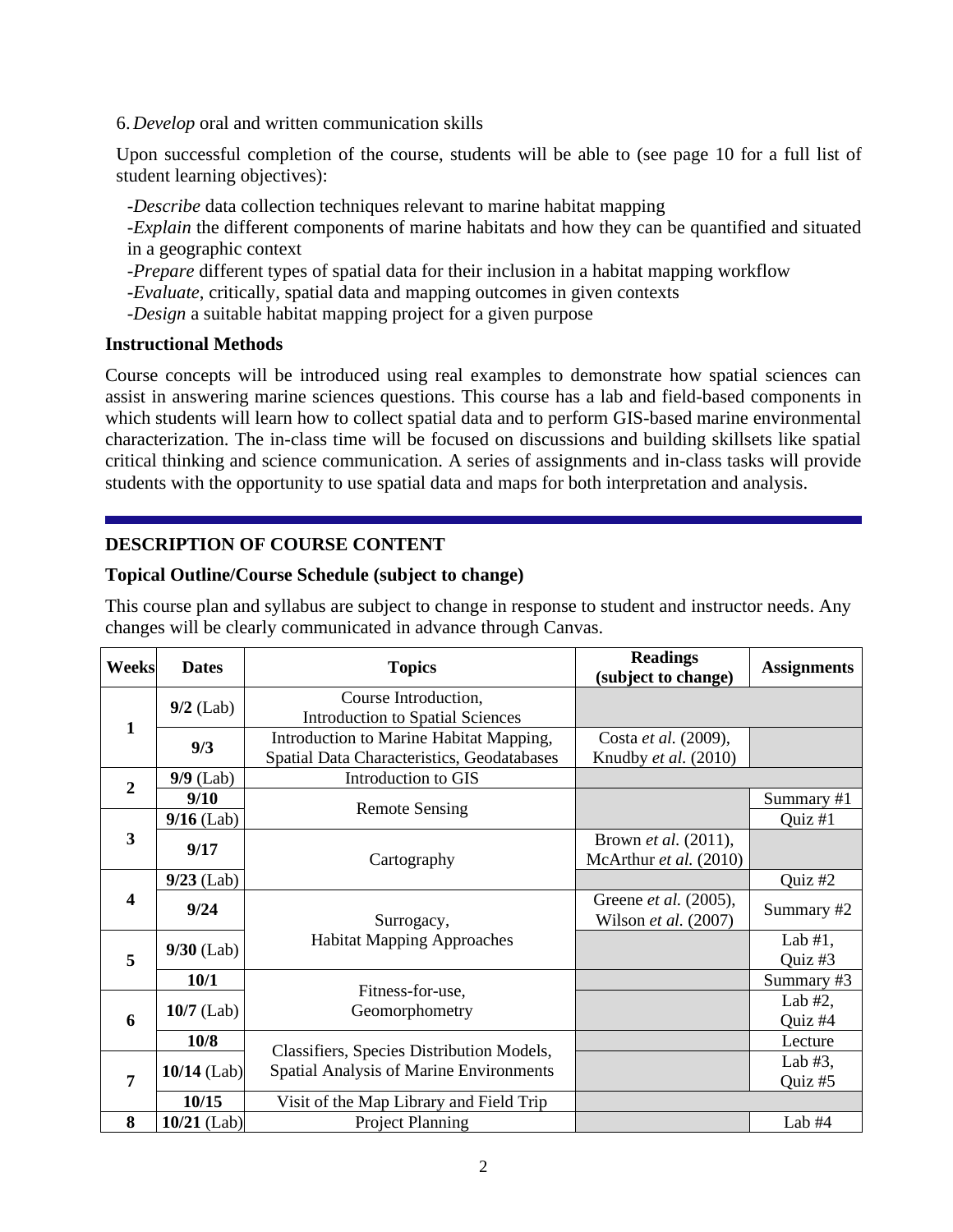| Weeks            | <b>Dates</b>        | <b>Readings</b><br><b>Topics</b><br>(subject to change)     |  | <b>Assignments</b>                            |
|------------------|---------------------|-------------------------------------------------------------|--|-----------------------------------------------|
|                  | 10/22               | Peer-Review, Science Communication,                         |  |                                               |
|                  |                     | Proposal Preparation                                        |  |                                               |
|                  | $10/28$ (Lab)       | Proposal Preparation                                        |  |                                               |
| $\boldsymbol{9}$ | 10/29               | Proposal Presentation                                       |  | Speed Talk,<br>Proposal                       |
|                  | $11/4$ (Lab)        | <b>Team Work</b>                                            |  |                                               |
| 10               | 11/5                | Communicating with Maps,<br><b>Stakeholders Involvement</b> |  |                                               |
| 11               | 11/11<br>(No Class) |                                                             |  |                                               |
|                  | 11/12               |                                                             |  | Peer-Review                                   |
| 12               | $11/18$ (Lab)       | <b>Team Work</b>                                            |  | Report Part #1                                |
|                  | 11/19               |                                                             |  |                                               |
| 13               | 11/25<br>(No Class) |                                                             |  |                                               |
|                  | 11/26<br>(No Class) |                                                             |  | Report Part #2                                |
| 14               | $12/2$ (Lab)        | <b>Team Work</b>                                            |  |                                               |
|                  | 12/3                |                                                             |  |                                               |
| 15               | $12/9$ (Lab)        | <b>Project Presentation</b>                                 |  | Final<br>Presentation,<br><b>Final Report</b> |

# **COURSE LOGISTICS**

### **Format**

In the Fall 2020, this course will be offered synchronously online. If and only if a student prefers using the required software (*e.g.*, ArcGIS) on a university computer instead of their personal device, it will be possible to hold face-to-face sessions on Wednesdays. It is the responsibility of the students to communicate with the instructor to ask for face-to-face sessions at least two days ahead of time, as the assumption will be that everything is held online. The visit of the map library and field trip will also be held virtually.

During all face-to-face activities, the following public health and safety protocols are required of all students, instructors, and teaching assistants:



Any individuals who are unable or unwilling to meet [these requirements](https://policy.ufl.edu/policy/student-behavioral-expectations-in-response-to-covid-19/) cannot participate in faceto-face activities and may be subject to progressive discipline. If you are experiencing [COVID-19](https://urldefense.proofpoint.com/v2/url?u=https-3A__www.cdc.gov_coronavirus_2019-2Dncov_symptoms-2Dtesting_symptoms.html&d=DwMFAg&c=sJ6xIWYx-zLMB3EPkvcnVg&r=335RIWkYUmnnAbJDogEeM7_QMmiZhXUGfcoBfCk8o1Fnwnz2d6HvrV5JQ6kd_Xzw&m=eaTxQebUDBAXPY_8iyzmHL1WLnxFnUY6asLLj0c2-TM&s=VYHNgGmLqrkoLndZ7K3VkvrB3-xqiqFqIRchkanpZxM&e=)  [symptoms](https://urldefense.proofpoint.com/v2/url?u=https-3A__www.cdc.gov_coronavirus_2019-2Dncov_symptoms-2Dtesting_symptoms.html&d=DwMFAg&c=sJ6xIWYx-zLMB3EPkvcnVg&r=335RIWkYUmnnAbJDogEeM7_QMmiZhXUGfcoBfCk8o1Fnwnz2d6HvrV5JQ6kd_Xzw&m=eaTxQebUDBAXPY_8iyzmHL1WLnxFnUY6asLLj0c2-TM&s=VYHNgGmLqrkoLndZ7K3VkvrB3-xqiqFqIRchkanpZxM&e=) please use the UF Health screening system and follow the instructions on [whether you are](https://coronavirus.ufhealth.org/screen-test-protect/covid-19-exposure-and-symptoms-who-do-i-call-if/)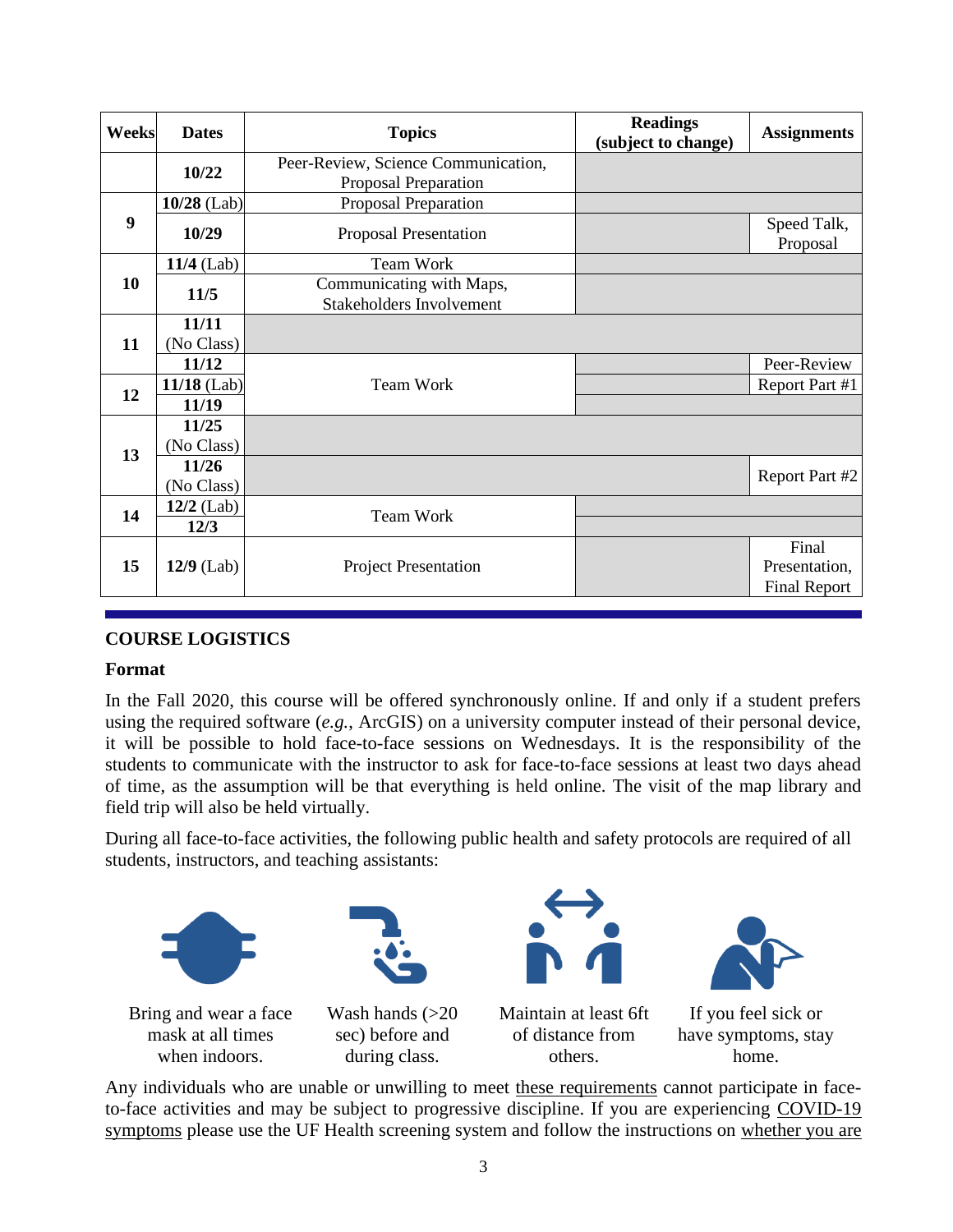[able to attend class.](https://coronavirus.ufhealth.org/screen-test-protect/covid-19-exposure-and-symptoms-who-do-i-call-if/) Course materials will be provided to you with an excused absence, and you will be given a reasonable amount of time to make up work.

# **Canvas and Zoom**

Students may access lectures, assignments, readings, and supporting materials through the course Canvas site as they become available.

Technology Requirements:

- A computer or mobile device with high-speed internet connection.
- A webcam, headset and/or microphone, and speakers.
- Latest version of web browser. Canvas supports only the two most recent versions of any given browser.
- Installation of proctoring software may be required and will be provided if so.

Synchronous online sessions may be recorded. By sharing your video, screen, or audio during any synchronous online class sessions, you are consenting to being recorded for the benefit of students who cannot attend live as well as for class review during the current semester. If you have special circumstances or concerns about privacy, it is your responsibility to discuss it with your instructor.

# **Course Materials and Technology**

*Recommended readings:* "How to lie with maps, 3rd edition", by Mark Monmonier. 256 p.

The course will use a variety of GIS software, including open-source software that can be downloaded on any desktop computer and laptop, and the commercial ESRI ArcGIS Desktop software. ArcGIS is available by getting a license from the UF GeoPlan Center [\(https://www.geoplan.ufl.edu/licensed\\_software.shtml\)](https://www.geoplan.ufl.edu/licensed_software.shtml), in the UF computer labs [\(https://labs.at.ufl.edu/;](https://labs.at.ufl.edu/) note that the labs may be reserved for classes), or remotely from the UFApps [\(https://info.apps.ufl.edu/\)](https://info.apps.ufl.edu/).

Technical support is available through the UF Help Desk at:

- [Learning-support@ufl.edu](file:///C:/Users/hackg/Desktop/Learning-support@ufl.edu)
- $\bullet$  (352) 392-HELP select option 2
- <https://lss.at.ufl.edu/help.shtml>

# **ACADEMIC REQUIREMENTS AND GRADING**

### **Assignments and Exams**

- Readings will be provided throughout the semester. Students are expected to write a short summary of each reading and to contrast the readings, in preparation for class discussion. Three opportunities will be provided to write such summary; students must submit at least two summaries over the course of the semester. If a student submits more than two summaries, those with the highest grades will be counted as part of the final grade.
- In lieu of comprehensive mid-term and final exams, five quizzes will be given to assess the students' understanding of remote sensing, cartographic and GIS concepts, in addition to their ability to describe data collection and analytical techniques relevant to marine habitat mapping and explain the different components of marine habitats and how they can be quantified and situated in a geographic context. The four highest grades of the five quizzes will be counted as part of the final grade.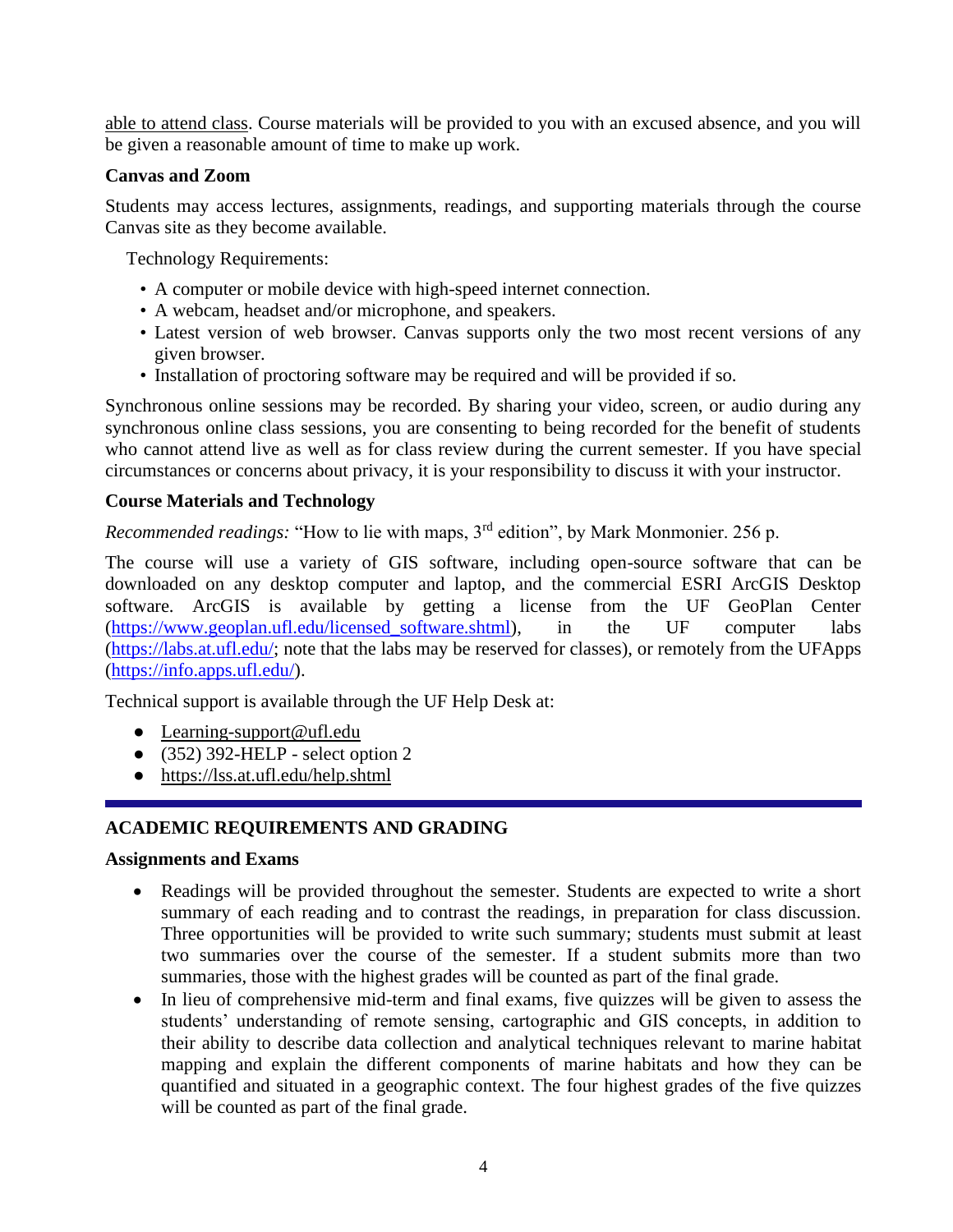- This course has a lab component during which the students will apply theoretical concepts in a practical, GIS environment using real data. Four of the lab assignments will be graded, and the three highest grades of those assignments will count towards the final grade.
- Graduate students will be asked to coordinate and give a lecture on the different classifiers and species distribution models that can be used in habitat mapping. Their presentation will be worth 10% of their final grade.
- A team project will be assigned in the second half of the semester. Students will be asked to conduct a habitat mapping project in order to assess their ability to prepare different types of spatial data for their inclusion in a habitat mapping workflow, critically evaluate spatial data and mapping outcomes, and design a proper habitat mapping project. The evaluation of the project will be based on an oral (two presentations, 15% of the overall grade) and a written component (two reports, 40% of the overall grade). The final report will be submitted in sections, on which students will receive feedback and have the opportunity to get back partial grades if the feedback is integrated into the final version of the report. As part of the project proposal, students will also be asked to provide constructive review of their colleagues' work.
- All assignments will be submitted on the course website. Presentation of the assignments must be neat, logical, organized and appropriately referenced. Poor presentation will be penalized up to a maximum of 20% of the value of assignments and exams.

# **Grading**

| Requirement                     | % of final grade   |
|---------------------------------|--------------------|
| Reading Summaries (2 best of 3) | 5% each (10%)      |
| Quizzes (4 best of 5)           | 2.5% each $(10\%)$ |
| Labs $(3 \text{ best of } 4)$   | 5% each (15%)      |
| Lecture                         | 10%                |
| 2-Pages Project Proposal        | 10%                |
| Lightning Talk (Individual)     | 5%                 |
| Final Report (Team)             | 30%                |
| Final Presentation (Team)       | 10%                |

| <b>Points</b><br>earned | 93-<br>100   | 90-<br>92    | O <sub>7</sub><br>o / -<br>89 | 83-<br>86 | 80-<br>82    | 77.<br>79 | $73-$<br>76                             | 70-<br>72            | 67-<br>69 | $63-$<br>66 | $60-$<br>62 | <b>Below</b><br>60 |
|-------------------------|--------------|--------------|-------------------------------|-----------|--------------|-----------|-----------------------------------------|----------------------|-----------|-------------|-------------|--------------------|
| Letter<br>Grade         | $\mathbf{A}$ | $\mathbf{A}$ | D<br>v                        | IJ        | $\mathbf{B}$ | ◡         | $\overline{\phantom{0}}$<br>$\check{ }$ | $\sqrt{ }$<br>$\sim$ |           | ┻           | D-          | ∸                  |

| Letter<br><b>Grade</b>        | A   | A-   | $B+$ | B   | $\mathbf{B}$ | $C+$ | $\sqrt{ }$<br>ັ | $\sim$<br>U- | $D+$ | D               | D-   | E   | WF  |     | <b>NG</b> | $\mathbf{S}$ |
|-------------------------------|-----|------|------|-----|--------------|------|-----------------|--------------|------|-----------------|------|-----|-----|-----|-----------|--------------|
| <b>Grade</b><br><b>Points</b> | 4.0 | 3.67 | 3.33 | 3.0 | 2.67         | 2.33 | 2.0             | 1.67         | 1.33 | $\Omega$<br>1.0 | 0.67 | 0.0 | 0.0 | V.V | 0.0       | 0.0          |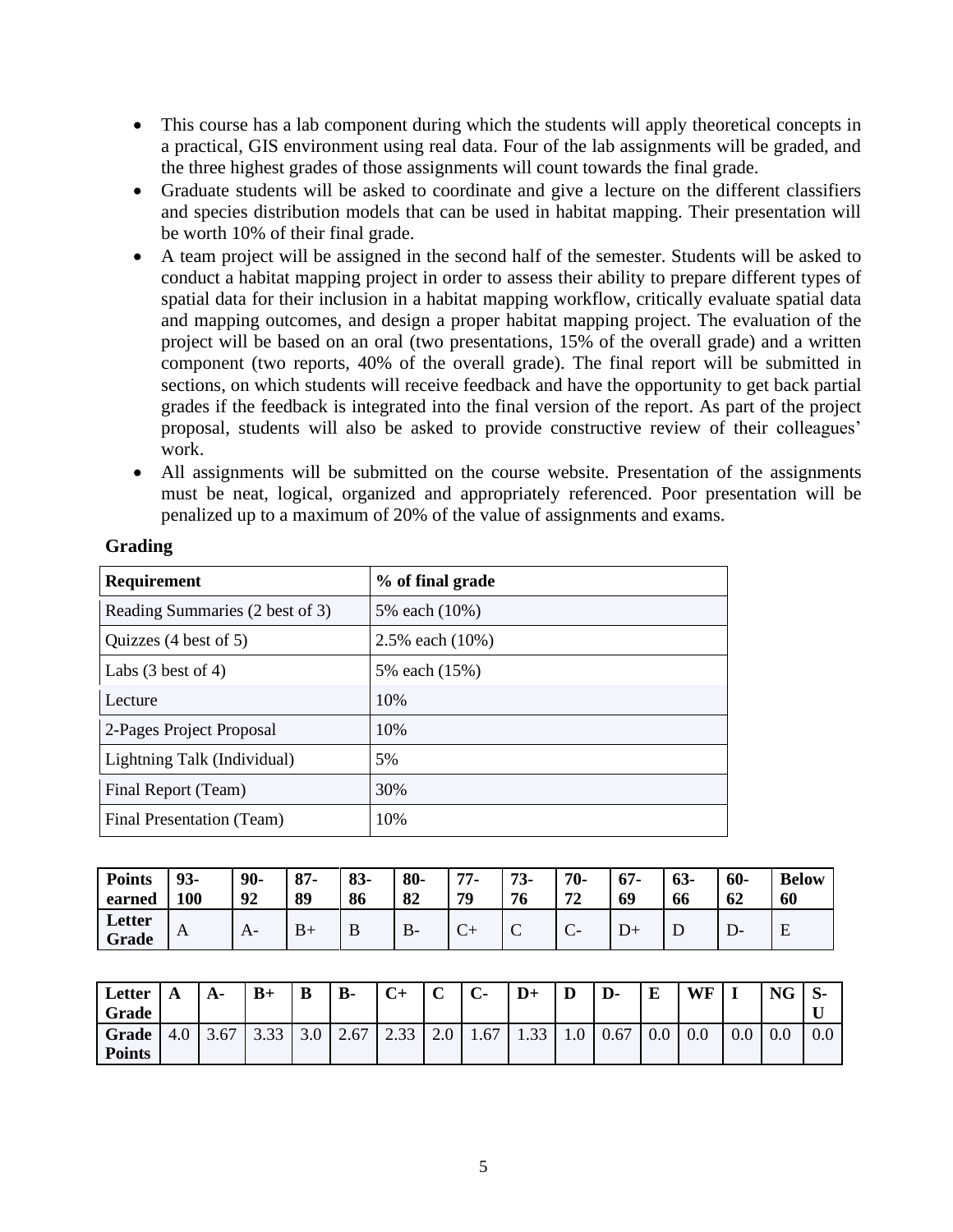For greater detail on the meaning of letter grades and university policies related to them, see the Registrar's Grade Policy regulations at: <http://catalog.ufl.edu/ugrad/current/regulations/info/grades.aspx>

# **Late Policy**

Due dates are indicated in the calendar above. Any modifications to these dates will be announced by the instructor when assignments are given. A deduction of 10% will be made for each day that an assignment is late, with the first 10% being removed immediately after the due time.

# **Policy Related to Make-up Exams, Other Work, and Required Class Attendance**

It is the responsibility of the student to access on-line lectures, readings, quizzes, and exams and to maintain satisfactory progress in the course. Requirements for class attendance and make-up exams, assignments and other work are consistent with university policies that can be found at: <https://catalog.ufl.edu/ugrad/current/regulations/info/attendance.aspx>

Computer or other hardware failures, except failure of the UF e-Learning system, will not excuse students for missing assignments. Any late submissions due to technical issues MUST be accompanied by the ticket number received from the Helpdesk when the problem was reported to them. The ticket number will document the time and date of the problem. You MUST e-mail your instructor within 24 hours of the technical difficulty if you wish to request consideration. For computer, software compatibility, or access problems call the HELP DESK phone number—352- 392-HELP = 352- 392-4357 (option 2).

# **STUDENT EXPECTATIONS, ROLES, AND OPPORTUNITIES FOR INPUT**

# **Expectations Regarding Course Behavior**

You are expected to actively engage in the course throughout the semester. You must come to the online discussions (live or not) prepared by completing all out-of-class assignments. This preparation gives you the knowledge or practice needed to engage in higher levels of learning during the live discussion sessions. If you are not prepared, you may struggle to keep pace with the activities occurring in the course, and it is unlikely that you will reach the higher learning goals of the course. Your participation fosters a rich course experience for you and your peers that facilitates overall mastery of the course objectives.

In order to facilitate the creation of a functional learning community and out of respect for the instructor and the other students, it is expected that all cell phones be either set on silent mode or turned off, except when authorized by the instructor. Please mute your microphone when not speaking. Recording devices are strictly prohibited.

Just as in any professional environment, meaningful and constructive dialogue is expected in this class and requires a degree of mutual respect, willingness to listen, and tolerance of opposing points of view. Respect for individual differences and alternative viewpoints will be maintained in this class at all times. All members of the class are expected to follow rules of common courtesy, decency, and civility in all interactions. Failure to do so will not be tolerated and may result in loss of participation points and/or referral to the Dean of Students' Office.

# **Netiquette Guide for Online Courses**

It is important to recognize that the online classroom is in fact a classroom, and certain behaviors are expected when you communicate with both your peers and your instructors. All members of the class are expected to follow rules of common courtesy in all email messages, threaded discussions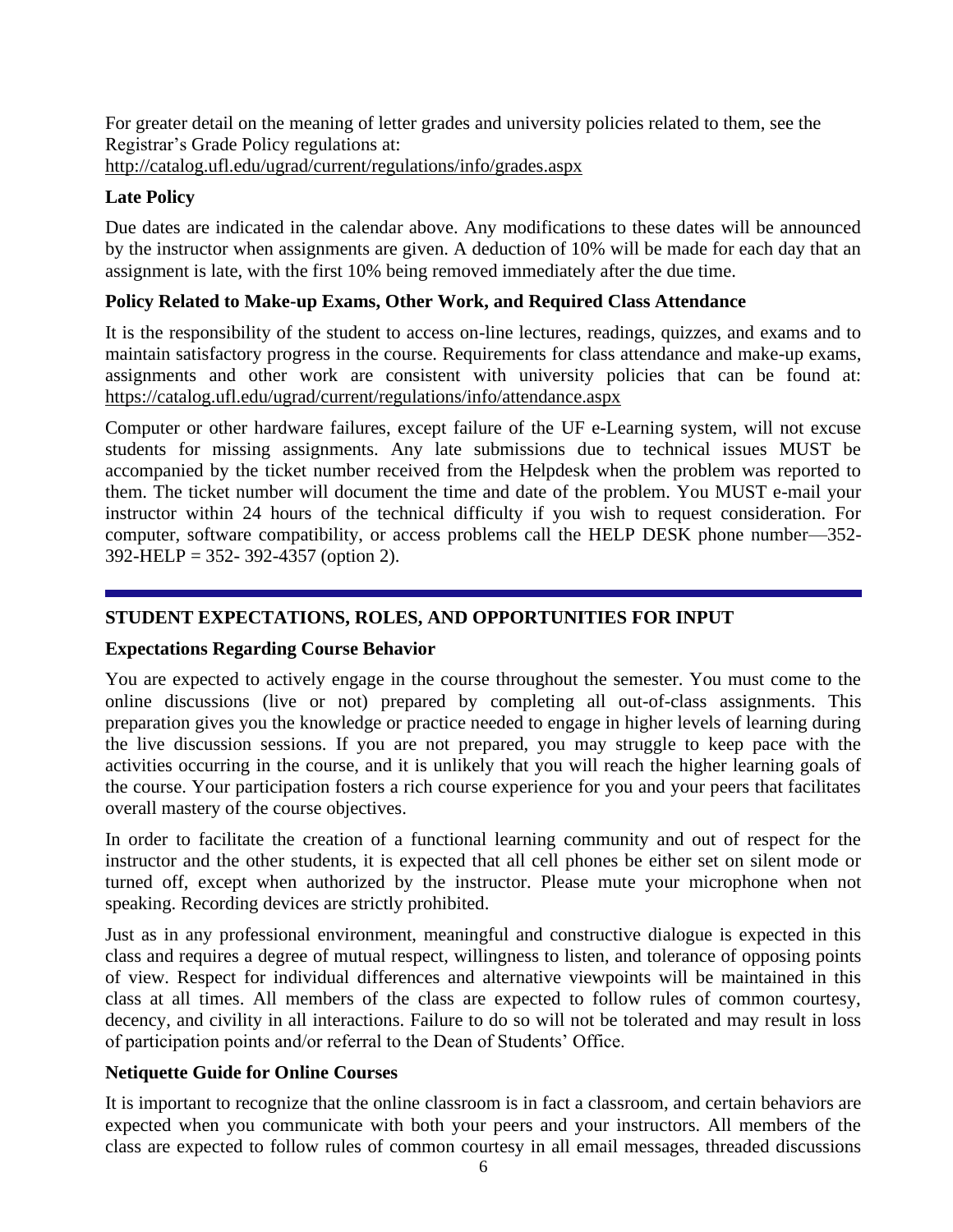and chats. Failure to do so may result in loss of participation points and/or referral to the Dean of Students' Office. These guidelines for online behavior and interaction are known as netiquette.

Remember that your password is the only thing protecting you from pranks or more serious harm.

- Don't share your password with anyone .
- Change your password if you think someone else might know it.
- Always log out when you are finished using the system.

When communicating online, you should always:

- Treat your instructor and classmates with respect in email or any other communication.
- Use clear and concise language.
- Remember that all college level communication should have correct spelling and grammar (this includes discussion boards).
- Avoid slang terms such as "wassup?" and texting abbreviations such as "u" instead of "you."
- Use standard fonts such as Ariel, Calibri or Times new Roman and use a size 10 or 12 pt. font.
- Avoid using the caps lock feature AS IT CAN BE INTERPRETTED AS YELLING.
- Limit and possibly avoid the use of emoticons.
- Be cautious when using humor or sarcasm as tone is sometimes lost in an email or discussion post and your message might be taken seriously or sound offensive.
- Be careful with personal information (both yours and other's).
- Do not send confidential information via e-mail.

When you send an email to your instructor, teaching assistant, or classmates, you should:

- Use a descriptive subject line.
- Be brief.
- Avoid attachments unless you are sure your recipients can open them.
- Avoid HTML in favor of plain text.
- Sign your message with your name and return e-mail address.
- Think before you send the e-mail to more than one person. Does everyone really need to see your message?
- Be sure you REALLY want everyone to receive your response when you click, "reply all."
- Be sure that the message author intended for the information to be passed along before you click the "forward" button.

When posting on the Discussion Board in your online class, you should:

- Make posts that are on topic and within the scope of the course material.
- Take your posts seriously and review and edit your posts before sending.
- Be as brief as possible while still making a thorough comment.
- Always give proper credit when referencing or quoting another source.
- Be sure to read all messages in a thread before replying.
- Don't repeat someone else's post without adding something of your own to it.
- Avoid short, generic replies such as, "I agree." You should include why you agree or add to the previous point.
- Always be respectful of others' opinions even when they differ from your own.
- When you disagree with someone, you should express your differing opinion in a respectful, non-critical way.
- Do not make personal or insulting remarks.
- Be open-minded.

### **Opportunities for Input and Online Faculty Course Evaluation Process**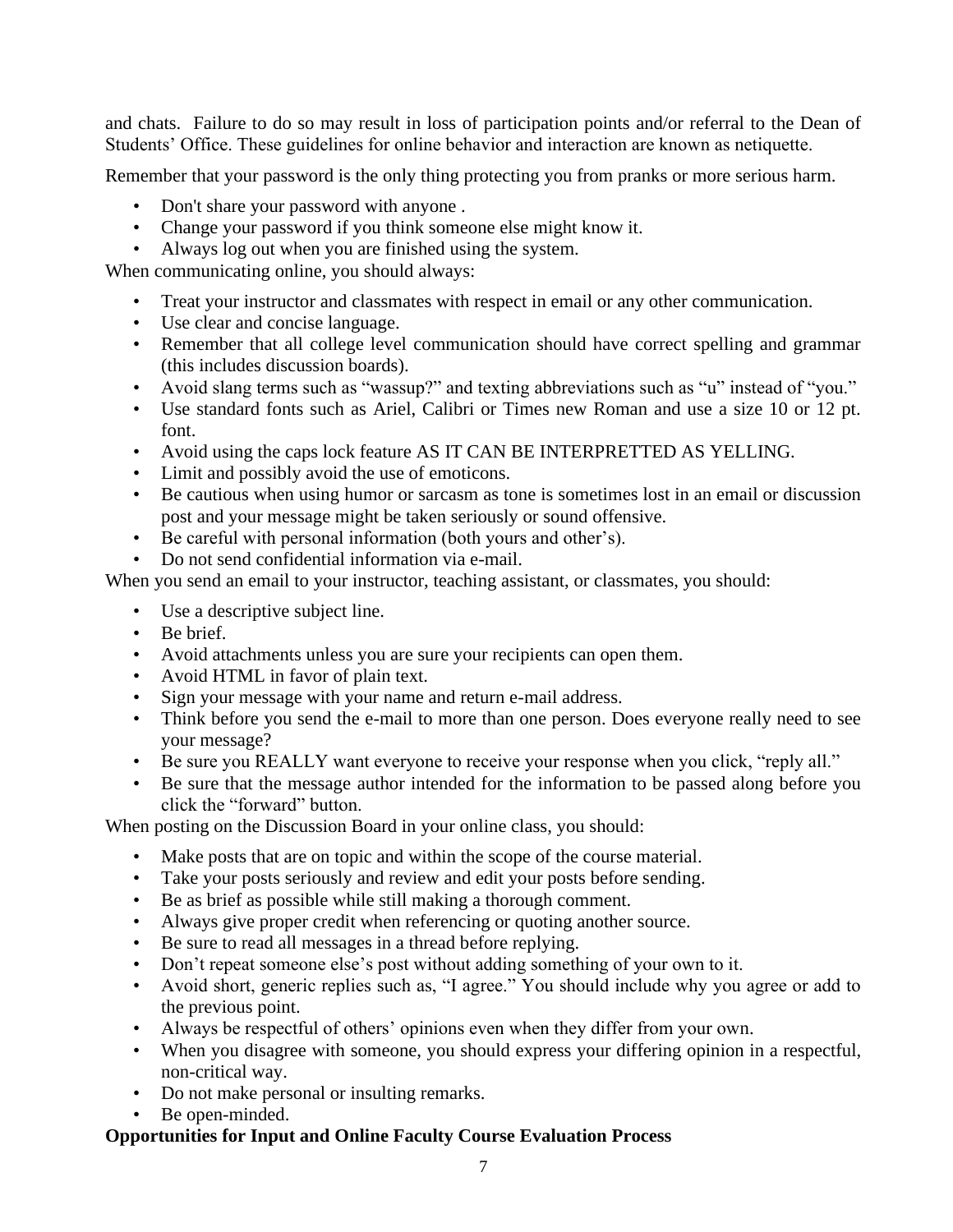Your comments are very valuable to the instructor. They will be used by the instructor to make specific improvements to the course (*e.g.*, assignments) and teaching style. The instructor will be providing opportunities throughout the semester for students to provide direct feedback on the course. However, students are encouraged to email the instructor at any time if they have concerns or comments to share with the instructor.

In addition, at approximately the mid-point of the semester, the School of Forest Resources  $\&$ Conservation will request anonymous feedback on student satisfaction on various aspects of this course. These surveys will be sent out through Canvas and are not required, but encouraged. This is not the UF Faculty Evaluation!

Finally, at the end of the semester, students are expected to provide professional and respectful feedback on the quality of instruction in this course by completing course evaluations online via GatorEvals. Guidance on how to give feedback in a professional and respectful manner is available at [https://gatorevals.aa.ufl.edu/students/.](https://gatorevals.aa.ufl.edu/students/) Students will be notified when the evaluation period opens, and can complete evaluations through the email they receive from GatorEvals, in their Canvas course menu under GatorEvals, or via [https://ufl.bluera.com/ufl/.](https://ufl.bluera.com/ufl/) Summaries of course evaluation results are available to students at [https://gatorevals.aa.ufl.edu/public-results/.](https://gatorevals.aa.ufl.edu/public-results/)

# **Academic Integrity**

As a student at the University of Florida, you have committed yourself to uphold the Honor Code, which includes the following pledge: *"We, the members of the University of Florida community, pledge to hold ourselves and our peers to the highest standards of honesty and integrity."*

You are expected to exhibit behavior consistent with this commitment to the UF academic community, and on all work submitted for credit at the University of Florida, the following pledge is either required or implied: *"On my honor, I have neither given nor received unauthorized aid in doing this assignment."*

It is assumed that you will complete all work independently in each course unless them instructor provides explicit permission for you to collaborate on course tasks (*e.g.*, assignments, papers, quizzes, exams). Furthermore, as part of your obligation to uphold the Honor Code, you should report any condition that facilitates academic misconduct or appropriate personnel. It is your individual responsibility to know and comply with all university policies and procedures regarding academic integrity and the Student Honor Code. Violations of the Honor Code at the University of Florida will not be tolerated.

Please remember cheating, lying, misrepresentation, or plagiarism in any form is unacceptable and inexcusable behavior. Violations will be reported to the Dean of Students Office for consideration of disciplinary action. For more information regarding the Student Honor Code, please see: [http://www.dso.ufl.edu/sccr/process/student-conduct-honor-code.](http://www.dso.ufl.edu/sccr/process/student-conduct-honor-code)

### **Inclusive Learning Environment**

This course embraces the University of Florida's Non-Discrimination Policy, which reads,

*The University shall actively promote equal opportunity policies and practices conforming to laws against discrimination. The University is committed to non-discrimination with respect to race, creed, color, religion, age, disability, sex, sexual orientation, gender identity and expression, marital status, national origin, political opinions or affiliations, genetic information and veteran status as protected under the Vietnam Era Veterans' Readjustment Assistance Act.*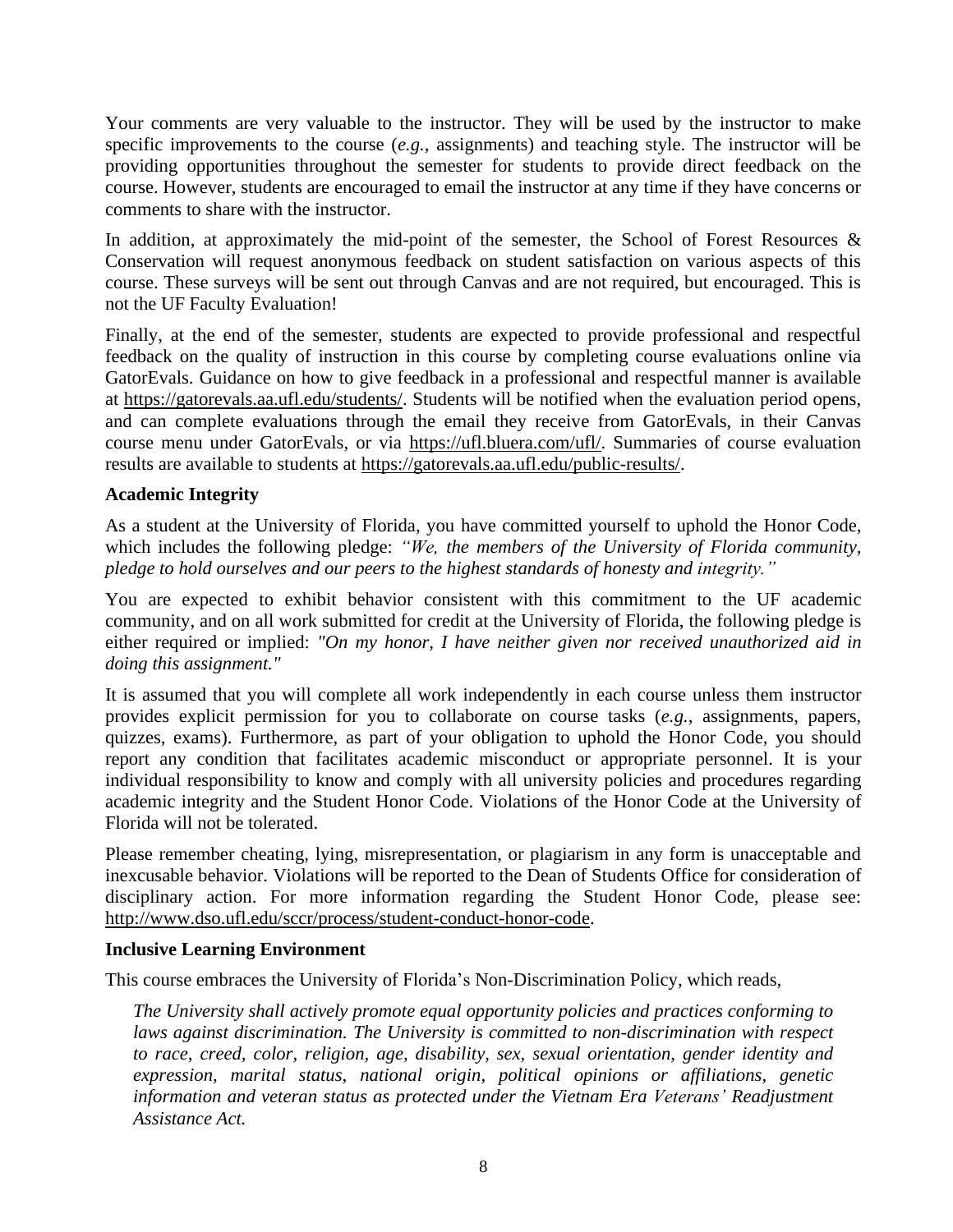If you have questions or concerns about your rights and responsibilities for inclusive learning environment, please see the instructor or refer to the Office of Multicultural & Diversity Affairs website: [http://multicultural.ufl.edu.](http://multicultural.ufl.edu/)

# **Software Use**

All faculty, staff and students of the university are required and expected to obey the laws and legal agreements governing software use. Failure to do so can lead to monetary damages and/or criminal penalties for the individual violator. Because such violations are also against university policies and rules, disciplinary action will be taken as appropriate.

# **SUPPORT SERVICES**

# **Accommodations for Students with Disabilities**

The Disability Resource Center coordinates the needed accommodations of students with disabilities. This includes registering disabilities, recommending academic accommodations within the classroom, accessing special adaptive computer equipment, providing interpretation services and mediating faculty-student disability related issues. Students requesting classroom accommodation must first register with the Dean of Students Office within the first week of class. The Dean of Students Office will provide documentation to the student who must then provide this documentation to the instructor of the course to receive accommodations. Please make sure you provide this letter to the instructor by the end of the second week of the course. The College is committed to providing reasonable accommodations to assist students in their coursework. 0001 Reid Hall, 352-392-8565, [www.dso.ufl.edu/drc/](http://www.dso.ufl.edu/drc/) 

# **Student Life, Wellness, and Counseling Help**

Students experiencing crises or personal problems that interfere with their general well-being are encouraged to utilize the university's counseling resources. The Counseling & Wellness Center provides confidential counseling services at no cost for currently enrolled students. Resources are available on campus for students having personal problems or lacking clear career or academic goals, which interfere with their academic performance.

- The Counseling and Wellness Center (352-392-1575) offers a variety of support services such as psychological assessment and intervention and assistance for math and test anxiety. Visit their web site for more information: [http://www.counseling.ufl.edu.](http://www.counseling.ufl.edu/) Online and in person assistance is available.
- U Matter We Care website: [http://www.umatter.ufl.edu/.](http://www.umatter.ufl.edu/) If you are feeling overwhelmed or stressed, you can reach out for help through the U Matter We Care website, which is staffed by Dean of Students and Counseling Center personnel.
- The Student Health Care Center at Shands is a satellite clinic of the main Student Health Care Center located on Fletcher Drive on campus. Student Health at Shands offers a variety of clinical services. The clinic is located on the second floor of the Dental Tower in the Health Science Center. For more information, contact the clinic at 392-0627 or check out the website at: <https://shcc.ufl.edu/>
- Crisis intervention is always available 24/7 from the Alachua County Crisis Center (352-264- 6789)<http://www.alachuacounty.us/DEPTS/CSS/CRISISCENTER/Pages/CrisisCenter.aspx>
- Career Connections Center<http://career.ufl.edu/>
- Other resources are available at<http://www.distance.ufl.edu/getting-help> for online students.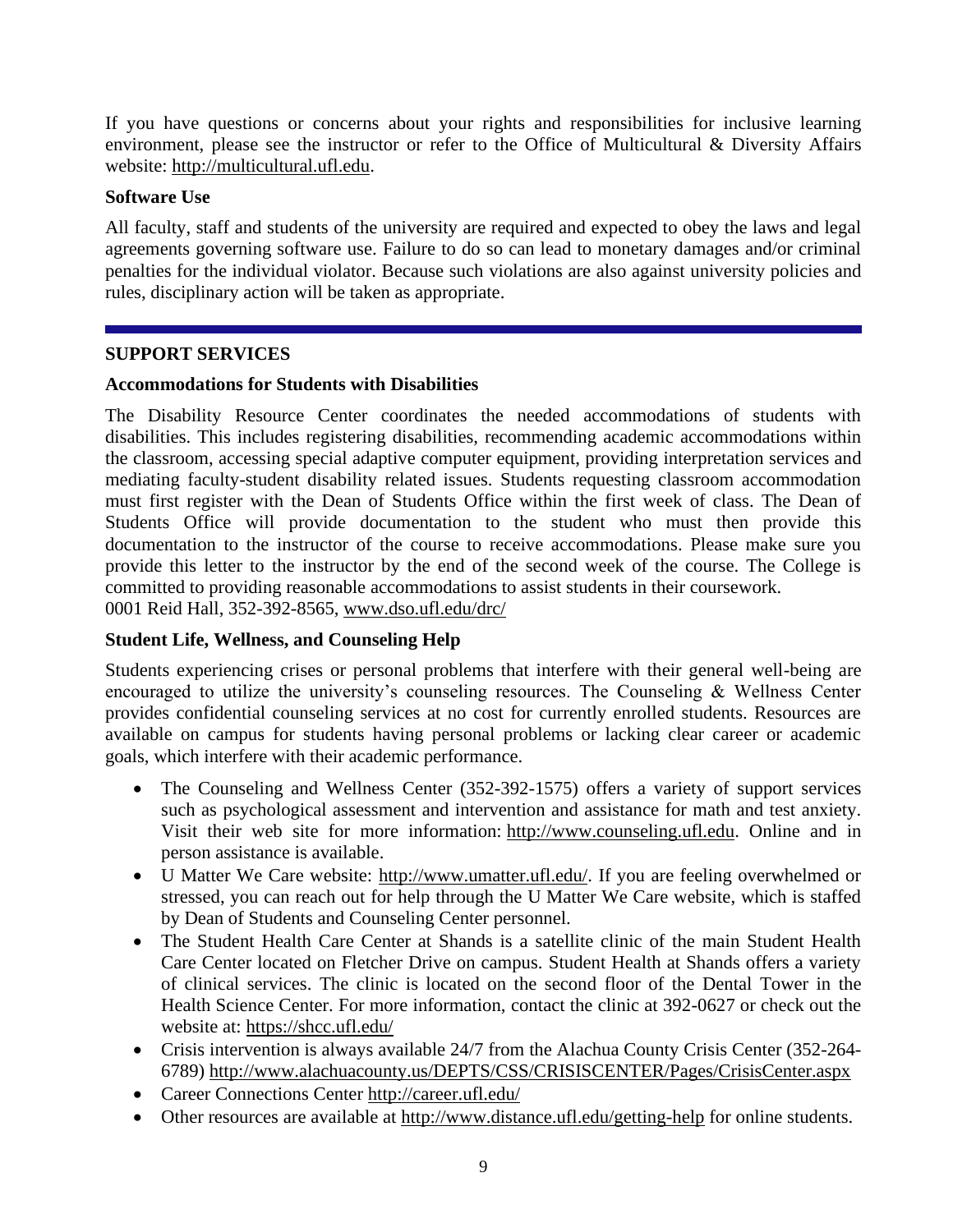Do not wait until you reach a crisis to come in and talk with us. You are not alone so do not be afraid to ask for assistance.

# **Student Complaint Process**

The School of Forest Resources & Conservation cares about your experience and we will make every effort to address course concerns. We request that all of our online students complete a course satisfaction survey each semester, which is a time for you to voice your thoughts on how your course is being delivered.

If you have a more urgent concern, your first point of contact should be the SFRC Academic Coordinator or the Graduate/Undergraduate Coordinator for the program offering the course. You may also submit a complaint directly to UF administration: [http://www.distance.ufl.edu/student](http://www.distance.ufl.edu/student-complaint-process)[complaint-process.](http://www.distance.ufl.edu/student-complaint-process)

# **READING LIST**

- Brown, C.J., Smith, S.J., Lawton, P., and J.T. Anderson (2011) Benthic habitat mapping: a review of progress towards improved understanding of the spatial ecology of the seafloor using acoustic techniques. *Estuarine, Coastal and Shelf Science*, 92, 502-520.
- Costa, B.M., Battista, T.A., and S.J. Pittman (2009) Comparative evaluation of airborne LiDAR and ship-based multibeam SoNAR bathymetry and intensity for mapping coral reef ecosystem. *Remote Sensing of Environment*, 113, 1082-1100.
- Greene, G.H., Bizarro, J.J., Tilden, J.E., Lopez, H.L., and M.D. Erdey (2005) The benefits and pitfalls of geographic information systems in marine benthic habitat mapping. *In*: Wright, D.J. and A.J. Scholz (eds.) *Place matters: Geospatial tools for marine science, conservation, and management in the Pacific northwest*, pp. 34–46. Corvallis: Oregon State University Press.
- Knudby, A., LeDrew, E., and A. Brenning (2010) Predictive mapping of reef fish species richness, diversity and biomass in Zanzibar using IKONOS imagery and machine-learning techniques. *Remote Sensing of Environment*, 114(6), 1230-1241.
- McArthur, M.A., Brooke, B.P., Przeslawski, R., Ryan, D.A., Lucieer, V.L., Nichol, S., McCallum, A.W., Mellin, C., Cresswell, I.D., and L.C. Radke (2010) On the use of abiotic surrogates to describe marine benthic biodiversity. *Estuarine, Coastal and Shelf Science*, 88, 21-32.
- Wilson, M.F.J., O'Connell, B., Brown, C., Guinan, J.C., and A.J. Grehan (2007) Multiscale terrain analysis of multibeam bathymetry data for habitat mapping on the continental slope. *Marine Geodesy*, 30, 3-35.

| <b>Classes</b> |                                                     |  |              |  | <b>Course Goals</b> |  |  |  |  |  |  |
|----------------|-----------------------------------------------------|--|--------------|--|---------------------|--|--|--|--|--|--|
|                | <b>Student Learning Objectives</b>                  |  |              |  |                     |  |  |  |  |  |  |
| Lab $1$        | Describe spatial sciences                           |  | √            |  |                     |  |  |  |  |  |  |
|                | Explain how maps can be used to communicate         |  | √            |  |                     |  |  |  |  |  |  |
|                | Compare different mapping outcomes                  |  | √            |  |                     |  |  |  |  |  |  |
|                | Identify sources of differences in mapping outcomes |  | N            |  |                     |  |  |  |  |  |  |
|                | Define habitats and marine habitat mapping          |  |              |  |                     |  |  |  |  |  |  |
| Lecture 1      | Explain the different components of marine habitats |  |              |  |                     |  |  |  |  |  |  |
|                | Recognize different types of spatial data           |  | $\checkmark$ |  |                     |  |  |  |  |  |  |
| Lab 2          | Memorize the different components of a GIS          |  |              |  |                     |  |  |  |  |  |  |

### **Student Learning Outcomes**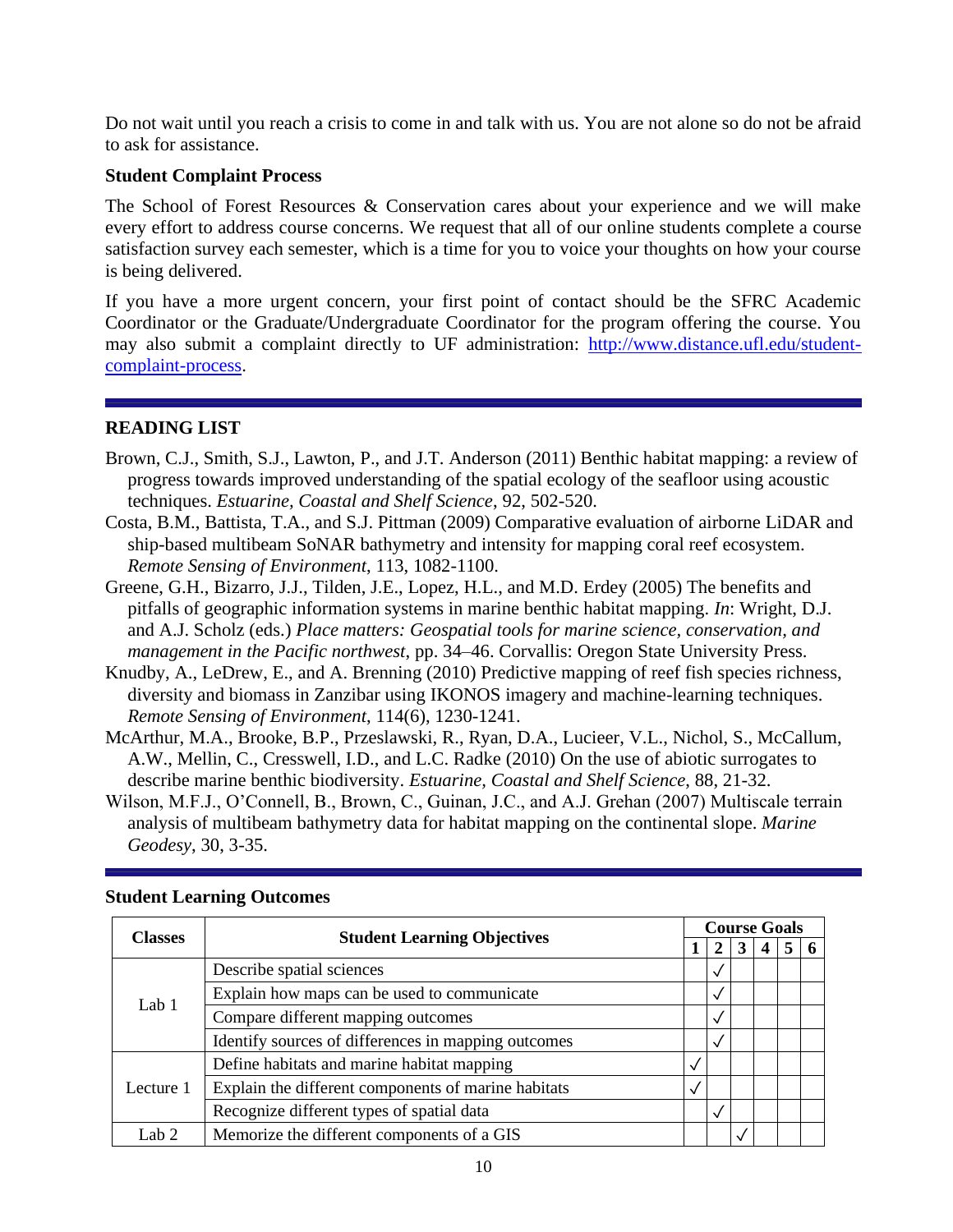|                                                                                                                                                                                                                                                                                                                                                                                                                                                                                                                                                                                                                                                                                                                                                                                                                                                                                                                                                                                                                                                                                                                                                                                                                                                                                                                                                                                                                                                                                   | Manipulate spatial data in GIS                                    |              |              | $\checkmark$ |              |              |              |
|-----------------------------------------------------------------------------------------------------------------------------------------------------------------------------------------------------------------------------------------------------------------------------------------------------------------------------------------------------------------------------------------------------------------------------------------------------------------------------------------------------------------------------------------------------------------------------------------------------------------------------------------------------------------------------------------------------------------------------------------------------------------------------------------------------------------------------------------------------------------------------------------------------------------------------------------------------------------------------------------------------------------------------------------------------------------------------------------------------------------------------------------------------------------------------------------------------------------------------------------------------------------------------------------------------------------------------------------------------------------------------------------------------------------------------------------------------------------------------------|-------------------------------------------------------------------|--------------|--------------|--------------|--------------|--------------|--------------|
|                                                                                                                                                                                                                                                                                                                                                                                                                                                                                                                                                                                                                                                                                                                                                                                                                                                                                                                                                                                                                                                                                                                                                                                                                                                                                                                                                                                                                                                                                   | Summarize and contrast two pieces of the scientific literature    | $\checkmark$ |              |              | $\checkmark$ |              | ✓            |
| Lecture 2                                                                                                                                                                                                                                                                                                                                                                                                                                                                                                                                                                                                                                                                                                                                                                                                                                                                                                                                                                                                                                                                                                                                                                                                                                                                                                                                                                                                                                                                         | Define remote sensing                                             |              |              |              |              |              |              |
|                                                                                                                                                                                                                                                                                                                                                                                                                                                                                                                                                                                                                                                                                                                                                                                                                                                                                                                                                                                                                                                                                                                                                                                                                                                                                                                                                                                                                                                                                   | Contrast optical and acoustic remote sensing                      |              |              |              |              |              |              |
|                                                                                                                                                                                                                                                                                                                                                                                                                                                                                                                                                                                                                                                                                                                                                                                                                                                                                                                                                                                                                                                                                                                                                                                                                                                                                                                                                                                                                                                                                   | Define wavelength, frequency, and wave velocity                   |              |              |              |              |              |              |
|                                                                                                                                                                                                                                                                                                                                                                                                                                                                                                                                                                                                                                                                                                                                                                                                                                                                                                                                                                                                                                                                                                                                                                                                                                                                                                                                                                                                                                                                                   | Explain the electromagnetic spectrum and its relevance to habitat | $\checkmark$ |              |              |              |              |              |
|                                                                                                                                                                                                                                                                                                                                                                                                                                                                                                                                                                                                                                                                                                                                                                                                                                                                                                                                                                                                                                                                                                                                                                                                                                                                                                                                                                                                                                                                                   |                                                                   |              | $\checkmark$ |              |              |              |              |
|                                                                                                                                                                                                                                                                                                                                                                                                                                                                                                                                                                                                                                                                                                                                                                                                                                                                                                                                                                                                                                                                                                                                                                                                                                                                                                                                                                                                                                                                                   | Describe data collection techniques relevant to marine habitat    | $\checkmark$ | $\checkmark$ |              |              |              |              |
|                                                                                                                                                                                                                                                                                                                                                                                                                                                                                                                                                                                                                                                                                                                                                                                                                                                                                                                                                                                                                                                                                                                                                                                                                                                                                                                                                                                                                                                                                   |                                                                   |              | ✓            | ✓            |              |              |              |
|                                                                                                                                                                                                                                                                                                                                                                                                                                                                                                                                                                                                                                                                                                                                                                                                                                                                                                                                                                                                                                                                                                                                                                                                                                                                                                                                                                                                                                                                                   |                                                                   |              |              |              |              |              |              |
|                                                                                                                                                                                                                                                                                                                                                                                                                                                                                                                                                                                                                                                                                                                                                                                                                                                                                                                                                                                                                                                                                                                                                                                                                                                                                                                                                                                                                                                                                   |                                                                   | $\checkmark$ |              |              | √            |              |              |
|                                                                                                                                                                                                                                                                                                                                                                                                                                                                                                                                                                                                                                                                                                                                                                                                                                                                                                                                                                                                                                                                                                                                                                                                                                                                                                                                                                                                                                                                                   |                                                                   |              |              |              |              |              |              |
|                                                                                                                                                                                                                                                                                                                                                                                                                                                                                                                                                                                                                                                                                                                                                                                                                                                                                                                                                                                                                                                                                                                                                                                                                                                                                                                                                                                                                                                                                   |                                                                   |              |              |              |              |              |              |
|                                                                                                                                                                                                                                                                                                                                                                                                                                                                                                                                                                                                                                                                                                                                                                                                                                                                                                                                                                                                                                                                                                                                                                                                                                                                                                                                                                                                                                                                                   |                                                                   |              | $\checkmark$ |              |              |              |              |
|                                                                                                                                                                                                                                                                                                                                                                                                                                                                                                                                                                                                                                                                                                                                                                                                                                                                                                                                                                                                                                                                                                                                                                                                                                                                                                                                                                                                                                                                                   |                                                                   |              |              |              |              |              |              |
| Lab 4                                                                                                                                                                                                                                                                                                                                                                                                                                                                                                                                                                                                                                                                                                                                                                                                                                                                                                                                                                                                                                                                                                                                                                                                                                                                                                                                                                                                                                                                             | habitat mapping workflow                                          | $\checkmark$ |              | ✓            |              |              |              |
|                                                                                                                                                                                                                                                                                                                                                                                                                                                                                                                                                                                                                                                                                                                                                                                                                                                                                                                                                                                                                                                                                                                                                                                                                                                                                                                                                                                                                                                                                   | Design different types of maps                                    |              |              | $\checkmark$ |              |              |              |
|                                                                                                                                                                                                                                                                                                                                                                                                                                                                                                                                                                                                                                                                                                                                                                                                                                                                                                                                                                                                                                                                                                                                                                                                                                                                                                                                                                                                                                                                                   | Summarize and contrast two pieces of the scientific literature    | $\checkmark$ |              |              |              |              |              |
|                                                                                                                                                                                                                                                                                                                                                                                                                                                                                                                                                                                                                                                                                                                                                                                                                                                                                                                                                                                                                                                                                                                                                                                                                                                                                                                                                                                                                                                                                   | Define surrogacy                                                  |              |              |              |              |              |              |
| Lecture 4                                                                                                                                                                                                                                                                                                                                                                                                                                                                                                                                                                                                                                                                                                                                                                                                                                                                                                                                                                                                                                                                                                                                                                                                                                                                                                                                                                                                                                                                         | Recognize potential surrogates of species/habitat distributions   | ✓            |              |              |              |              |              |
|                                                                                                                                                                                                                                                                                                                                                                                                                                                                                                                                                                                                                                                                                                                                                                                                                                                                                                                                                                                                                                                                                                                                                                                                                                                                                                                                                                                                                                                                                   | Contrast the different approaches to habitat mapping              |              |              |              |              |              |              |
| Lab <sub>5</sub>                                                                                                                                                                                                                                                                                                                                                                                                                                                                                                                                                                                                                                                                                                                                                                                                                                                                                                                                                                                                                                                                                                                                                                                                                                                                                                                                                                                                                                                                  | Locate different types of data for habitat mapping                | $\checkmark$ |              | $\checkmark$ |              |              |              |
|                                                                                                                                                                                                                                                                                                                                                                                                                                                                                                                                                                                                                                                                                                                                                                                                                                                                                                                                                                                                                                                                                                                                                                                                                                                                                                                                                                                                                                                                                   | Apply unsupervised and supervised approaches to habitat mapping   | $\checkmark$ |              | $\checkmark$ |              |              |              |
|                                                                                                                                                                                                                                                                                                                                                                                                                                                                                                                                                                                                                                                                                                                                                                                                                                                                                                                                                                                                                                                                                                                                                                                                                                                                                                                                                                                                                                                                                   | Summarize and contrast two pieces of the scientific literature    | $\checkmark$ |              |              | $\checkmark$ |              |              |
|                                                                                                                                                                                                                                                                                                                                                                                                                                                                                                                                                                                                                                                                                                                                                                                                                                                                                                                                                                                                                                                                                                                                                                                                                                                                                                                                                                                                                                                                                   | Describe issues of data quality relevant to habitat mapping       | $\checkmark$ |              |              |              |              |              |
| Lecture 5                                                                                                                                                                                                                                                                                                                                                                                                                                                                                                                                                                                                                                                                                                                                                                                                                                                                                                                                                                                                                                                                                                                                                                                                                                                                                                                                                                                                                                                                         | Describe the concept of fitness-for-use                           | $\checkmark$ |              |              | ✓            |              |              |
| Lab 6                                                                                                                                                                                                                                                                                                                                                                                                                                                                                                                                                                                                                                                                                                                                                                                                                                                                                                                                                                                                                                                                                                                                                                                                                                                                                                                                                                                                                                                                             | Explain what is geomorphometry and its relevance for marine       | $\checkmark$ | $\checkmark$ |              |              |              |              |
|                                                                                                                                                                                                                                                                                                                                                                                                                                                                                                                                                                                                                                                                                                                                                                                                                                                                                                                                                                                                                                                                                                                                                                                                                                                                                                                                                                                                                                                                                   | Locate bathymetric data                                           |              |              |              |              |              |              |
| mapping<br>Contrast different types of sensors and platforms<br>mapping<br>Locate satellite imagery and bathymetric data<br>Lab <sub>3</sub><br>Manipulate satellite imagery and bathymetric data<br>Summarize and contrast two pieces of the scientific literature<br>Recognize different types of maps<br>Lecture 3<br>Memorize different cartographic concepts, norms, and conventions<br>Explain geographic reference systems and map projections<br>Prepare different types of spatial data for their inclusion in a<br>habitat mapping<br>Manipulate bathymetric data to derive a suite of terrain attributes<br>Apply an unsupervised approach to habitat characterization<br>Design a multi-paneled map<br>Summarize and contrast two pieces of the scientific literature<br>Summarize different unsupervised and supervised approaches to<br>habitat mapping<br>Lecture 6<br>Contrast different types of additional spatial analyses that can be<br>performed from habitat maps (e.g., seascape analyses, hotspot<br>analyses, connectivity analyses)<br>Evaluate different types of additional spatial analyses that can be<br>Lab <sub>7</sub><br>performed from habitat maps<br>Locate existing spatial data and their associated metadata<br>Lab 8<br>Evaluate, critically, spatial data for a given context<br>Design a suitable habitat mapping project for a given purpose<br>Lecture 8<br>Design a suitable habitat mapping project for a given purpose<br>Lab 9 |                                                                   |              | $\checkmark$ | $\checkmark$ |              |              |              |
|                                                                                                                                                                                                                                                                                                                                                                                                                                                                                                                                                                                                                                                                                                                                                                                                                                                                                                                                                                                                                                                                                                                                                                                                                                                                                                                                                                                                                                                                                   |                                                                   | $\checkmark$ |              |              |              |              |              |
|                                                                                                                                                                                                                                                                                                                                                                                                                                                                                                                                                                                                                                                                                                                                                                                                                                                                                                                                                                                                                                                                                                                                                                                                                                                                                                                                                                                                                                                                                   |                                                                   |              |              |              |              |              |              |
|                                                                                                                                                                                                                                                                                                                                                                                                                                                                                                                                                                                                                                                                                                                                                                                                                                                                                                                                                                                                                                                                                                                                                                                                                                                                                                                                                                                                                                                                                   |                                                                   | $\checkmark$ |              |              | $\checkmark$ |              | ✓            |
|                                                                                                                                                                                                                                                                                                                                                                                                                                                                                                                                                                                                                                                                                                                                                                                                                                                                                                                                                                                                                                                                                                                                                                                                                                                                                                                                                                                                                                                                                   |                                                                   |              | ✓            |              | $\checkmark$ | $\checkmark$ | ✓            |
|                                                                                                                                                                                                                                                                                                                                                                                                                                                                                                                                                                                                                                                                                                                                                                                                                                                                                                                                                                                                                                                                                                                                                                                                                                                                                                                                                                                                                                                                                   |                                                                   |              |              |              |              |              |              |
|                                                                                                                                                                                                                                                                                                                                                                                                                                                                                                                                                                                                                                                                                                                                                                                                                                                                                                                                                                                                                                                                                                                                                                                                                                                                                                                                                                                                                                                                                   |                                                                   | $\checkmark$ | ✓            |              |              |              |              |
|                                                                                                                                                                                                                                                                                                                                                                                                                                                                                                                                                                                                                                                                                                                                                                                                                                                                                                                                                                                                                                                                                                                                                                                                                                                                                                                                                                                                                                                                                   |                                                                   |              |              |              |              |              |              |
|                                                                                                                                                                                                                                                                                                                                                                                                                                                                                                                                                                                                                                                                                                                                                                                                                                                                                                                                                                                                                                                                                                                                                                                                                                                                                                                                                                                                                                                                                   |                                                                   |              |              |              |              |              |              |
|                                                                                                                                                                                                                                                                                                                                                                                                                                                                                                                                                                                                                                                                                                                                                                                                                                                                                                                                                                                                                                                                                                                                                                                                                                                                                                                                                                                                                                                                                   |                                                                   | $\checkmark$ | $\checkmark$ | $\checkmark$ | $\checkmark$ |              |              |
|                                                                                                                                                                                                                                                                                                                                                                                                                                                                                                                                                                                                                                                                                                                                                                                                                                                                                                                                                                                                                                                                                                                                                                                                                                                                                                                                                                                                                                                                                   |                                                                   | $\checkmark$ |              | $\checkmark$ |              |              |              |
|                                                                                                                                                                                                                                                                                                                                                                                                                                                                                                                                                                                                                                                                                                                                                                                                                                                                                                                                                                                                                                                                                                                                                                                                                                                                                                                                                                                                                                                                                   |                                                                   | $\checkmark$ |              |              | ✓            |              |              |
|                                                                                                                                                                                                                                                                                                                                                                                                                                                                                                                                                                                                                                                                                                                                                                                                                                                                                                                                                                                                                                                                                                                                                                                                                                                                                                                                                                                                                                                                                   |                                                                   | $\checkmark$ |              |              | ✓            |              | $\checkmark$ |
|                                                                                                                                                                                                                                                                                                                                                                                                                                                                                                                                                                                                                                                                                                                                                                                                                                                                                                                                                                                                                                                                                                                                                                                                                                                                                                                                                                                                                                                                                   |                                                                   | $\checkmark$ | ✓            |              | √            |              |              |